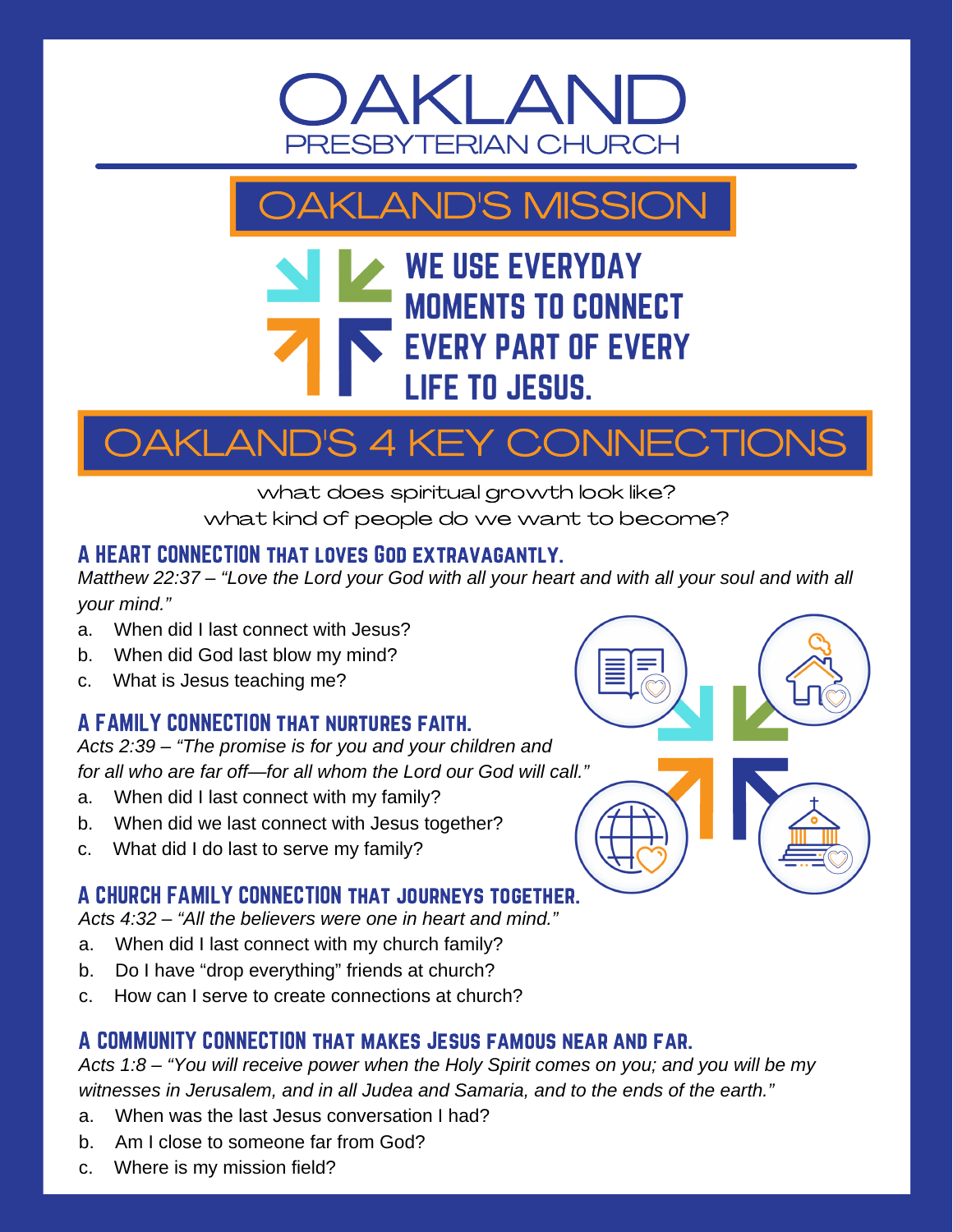### OAKLAND PRESBYTERIAN CHURCH

## OAKLAND'S VALUES

what values guide everything we do? what creates the unique culture at Oakland?

#### PRESENCE over PERFORMANCE we are present to God and one another

*Hebrews 10:19-25 – "Let us draw near to God…and let us not give up meeting together." Demonstrated By:*

*- We show up but don't show off.*

*- Worship is about ushering people into God's presence, not performing a concert or a play to impress people.*

*- We are a fellowship church that enjoys being and eating together. When we are together, we want to bring our real selves not some inflated, fake person trying to win others' approval or attention.*

*- We do this because we are saved by Grace into God's presence, not by works or performance.*

#### WE OVER ME - WE FOLLOW JESUS TOGETHER.

*Psalm 78:2-4 – "I will utter hidden things, things from of old—things we have heard and known, things our ancestors have told us. We will not hide them from their descendants; we will tell the next generation."*

*Demonstrated By:*

*- As a family of families, across generations and other divides, we follow Jesus together.*

*- We believe faith is best lived in community, especially across different ages. We need each generation to teach the others.*

*- We learn from each generation, including those long gone (tradition) in order to reach the next (legacy). Generational traditions work better than gimmicky trends.*

*- "If you want to go fast, go alone. If you want to go far, go together." We put the good of others in our faith family ahead of my own particular tastes. It is easier to be with people like me, but it is worth it to bear the burden of older and younger people's needs and tastes.*

### SERVICE over SELF - we serve hard with calloused hands and soft hearts

*Mark 9:35 – "Anyone who wants to be first must be the very last, and the servant of all." Demonstrated By:*

*- We don't HAVE to, we GET to.*

*- Oakland is the serving-est is church we've ever been a part of. People who don't like to work hard, don't last long.*

*- Oakland serves even when it's hard or expensive or inconvenient, because Jesus first served us.*

*- We reject the consumerism that teaches us to evaluate, "What did I get out of Church today?" Instead, we ask, "What did I give to others at Church today?"*

#### SCRIPTURE over ALL - we realign our lives around the Word

*2 Timothy 3:16-17 - All Scripture is Godbreathed and is useful for teaching, rebuking, correcting and training in righteousness, so that the servant of God may be thoroughly equipped for every good work." Demonstrated By:*

*- We believe the Bible is God's Word to us and so is the ultimate authority for everything we do.*

*- God has given us everything we need for life and godliness in the Bible.*

*- The church is full of sinners and no one else, so we need the bible to correct our sinful thinking and acting.*

*- We priorities the preaching, singing, and study of God's Word to train us to do all else rightly.*

**WE VALUE PRESENCE OVER PERFORMANCE SERVICE OVER SELF WE OVER ME SCRIPTURE OVER ALL**